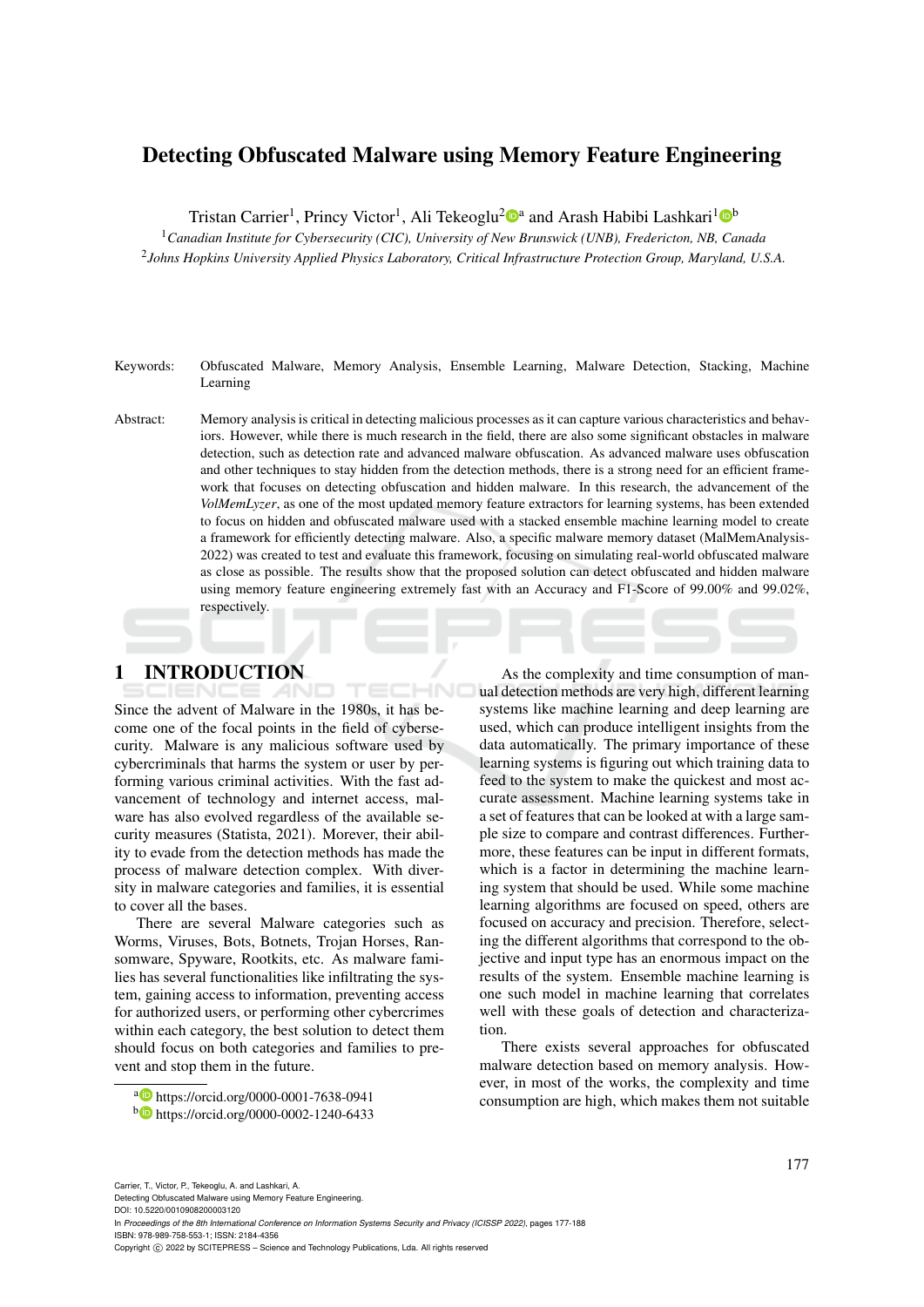for real-world application. This is the motivation to propose a fast, efficient and easy to develop solution for obfuscated malware detection by making use of the most effective features captured through memory analysis.

Main Contributions: The main contributions of this research include:

- Proposing a malware analysis framework that uses a two-layer stacked ensemble learning model to improve the current obfuscated or hidden malware detection solution.
- Proposing 26 new memory-based features for the only available open-source memory analyzer for learning systems, VolMemLyzer, by focusing specifically on the obfuscated and hidden malware detection and implementing the new version of the open-source project, VolMemLyzer-V2.
- Generating and releasing a comprehensive dataset by executing more than 2500 malware samples on three common obfuscated and hidden categories, including Spyware, Ransomware, and Trojan Horse, to test and evaluate the proposed framework.

The structure of this paper is shown as follows. Section 2 introduces the related works on memory analysis models that used machine learning and deep learning for malware detection. Section 3 proposes an obfuscated and hidden malware detection framework that tackles the challenges identified in this study. Section 4 presents the dataset creation process and the malware types, families, and samples, while section 5 presents the experimental analysis. Finally, section 6 concludes the paper by discussing the findings and future works.

# 2 LITERATURE REVIEW

Since the inception of malware, it has gained enormous attention in the cybersecurity field due to its various delivery methods and categories. Although there exist several detection methods, each carries its challenges. This section highlights the related works on malware detection through memory analysis and discusses the remaining issues and challenges in this research field.

### 2.1 Malware Memory Analysis

Memory analysis is a method that provides a strong understanding of the activities in the system by capturing memory snapshots and extracting features from them. (Shree et al., 2021) discusses the reliability

in malware memory analysis since all critical information is stored in memory. The memory analysis that is not performed live needs snapshots, and obtaining these snapshots is essential to ensure that the memory files are not affected. Affected memory files could change the results of the memory analysis process and would remove the reliability of the analysis taking place.

(Stüttgen and Cohen,  $2014$ ) proposed a framework that shows how to capture a memory from a Linux system with minimal impact by using a relocation hooking that can copy the information safely. Furthermore, since this technique doesn't require the installation of an environment on the system, those tasks will not be in the analyzed memory. In addition to the memory snapshot capturing difficulties, automation and the complexity of the analysis process are other challenges. As a solution for this, (Socala and Cohen, 2016) explains the method of automatic profile generation for live memory analysis, which can automate the analysis process in a viable manner.

Moreover, the work by (Okolica and Peterson, 2010) discusses the importance of having a highly flexible memory analysis process that can work on different platforms and systems as this would significantly reduce the amount of time needed to match the system with the profile. Furthermore, the work also discovered debugging structures on memory analysis to allow the tools to run on more systems. In another work, (Block and Dewald, 2017) introduced a memory analysis plugin that can use to simplify the analysis process. This plugin focuses on the details of the heap objects in memory, and these heap objects can help a memory analysis professional understand what undergoes in the system memory.

When the memory has been successfully captured, the next step to consider is how to extract the data from within it. (Okolica and Peterson, 2011) explains the importance of DLLs and Windows drivers, which are difficult to extract with no entry point to gain access, especially with no export functions. To get the information from these drivers, a huge work is needed from a memory forensic professional. The authors show the method of reversing the drivers to gain quicker and more efficient access to the driver information.

A work by (Dolan-Gavitt, 2008) discusses the importance of gaining access to the full registry in memory with the use of cell indexes. Similarly, (Zhang et al., 2011) also explains the extraction of registry information from physical memory for Windows systems and the importance of understanding the file structure. In the other work by (Zhang et al., 2009), the use of the data structure, Kernel Processor Con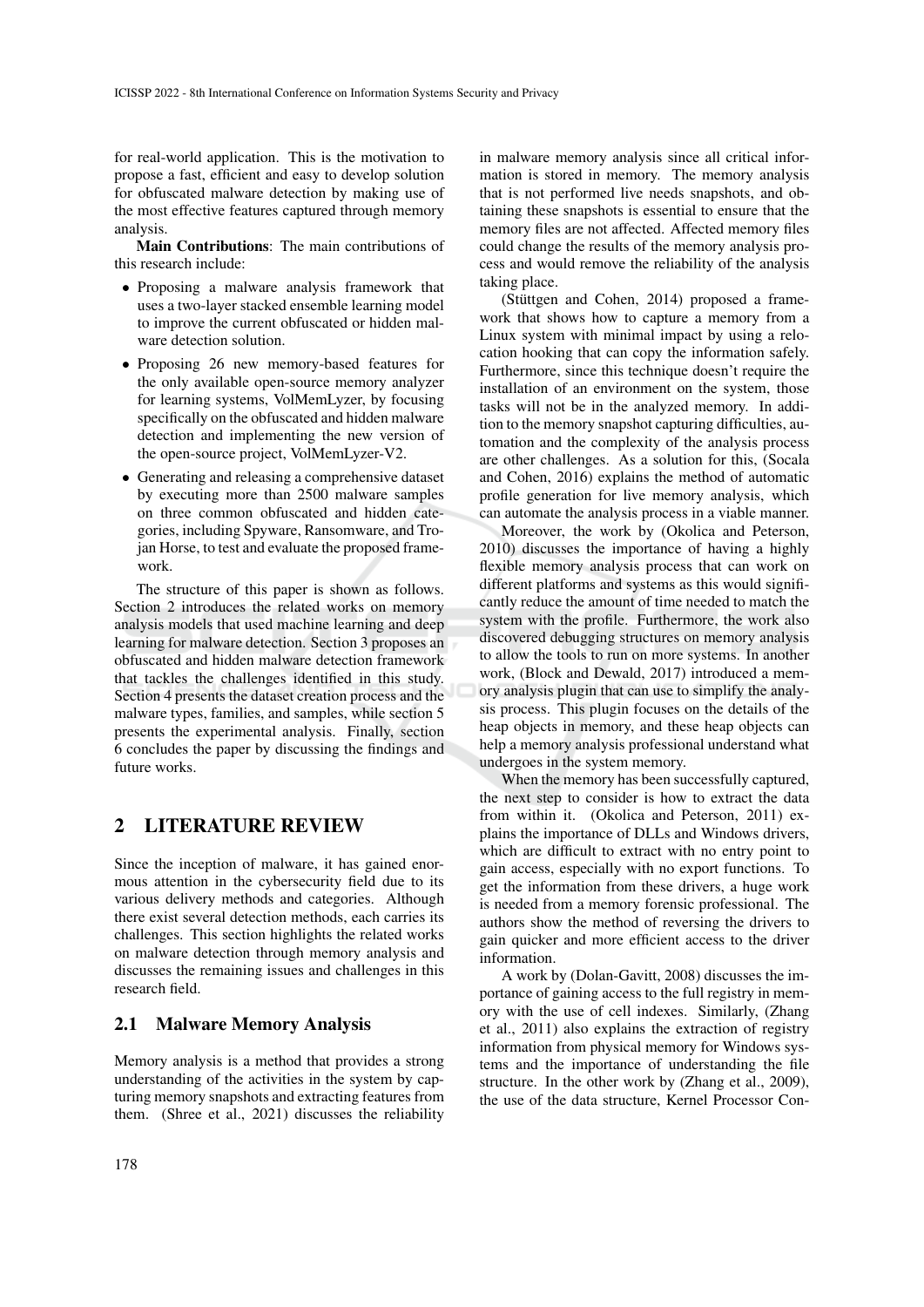trol Region, is explained for translating the difference from virtual to physical memory in the address space, thus improving the memory forensics on windows machines. (Zhang et al., 2010) also did their study on converting virtual to physical addresses by using the paging structure for 2MB pages in a Windows 7 system.

Memory analysis can be used in many different ways to find out what happened to a victim. (Thantilage and Jeyamohan, 2017) discuss the usage of volatile memory analysis to gain information on social media evidence. The developed application focuses specifically on targeting volatile memory analysis to obtain social media evidence.

Updating lots of systems in an industry can be expensive and often goes unnoticed until an attack occurs. For this, (Sharafaldin et al., 2017) proposes a new tool called BotViz that uses a hybrid approach for detecting bots in a network. In addition to that, this model uses hooks to strengthen bot detection. The work by Martin-Perez (Martin-Perez et al., 2021) presents an interesting concept of memory dump preprocessing with two different strategies that can relocate file objects to make the analysis process quicker and easier. The first strategy, called Guided De-Relocation, specifically selects a new space for the information. The second strategy is Linear Sweep De-Relocation, which sweeps through the memory to find a storage spot. Memory forensic tools have drastically changed how memory analysis is performed; however, they can still be refined and improved to be faster, more efficient, and easier to use. (Lewis et al., 2018) discusses the method by which the defects are fixed and improvements are added to professional tools such as Volatility. Improving memory forensic algorithms to adapt to current standards is also needed as they explain many novel memory analysis algorithms.

## 2.2 Malware Detection Using Memory Analysis

Sometimes, dynamic and static methods of malware classification can be both inaccurate and imprecise. According to (Dai et al., 2018), the idea of using an extracted malware memory dump file that is converted into grayscale image results in higher accuracy and precision than static and dynamic methods. Results show a 20 percent increase in accuracy when converting to a grayscale image before comparison with other known malware.

According to (Yucel and Koltuksuz, 2019), using a three-dimensional heat mapping system can reduce the time it takes to classify malware along with increasing its accuracy. The work discussed layering the levels on top of each other, which shows the intensity of malware in each section of the malware memory dump. Moreover, this heat map can be compared to other malware systems to show a higher accuracy detection and classification rate. As Malware classification analysis can be costly in time and accuracy, (Kang et al., 2019), suggests the use of vectoring assembly source code using the Long Short-Term Memory-Based (LSTM) method for classifying malware. Using word2vec with the LSTM system, the increase in accuracy reached 0.5 percent higher than other methodologies.

Malware detection and analysis are difficult for advanced systems; however, malware detection in a cloud is even more difficult with more liabilities. It can be hard to examine if malicious acts are happening with constant live processes running, especially while taking privacy into account. Using an unbiased training set, the minHash method was able to have a nearly perfect detection rate. With increasing cloud operations, using the minHash method can increase efficiency and reliability, as shown in the numerous experiments as (Nissima et al., 2019) has shown. In this work, the results are drastically different in detection across the different classifiers, which shows the impact of the classifiers based on the different types of malware being input into the system. To reduce this variance, classifiers can work together to make up for their weaknesses.

The current direction of remote computing leads to more information stored in the cloud; as such, they have been a bigger target for malware with an increase in demand for security. With the static and dynamic approaches not being applicable for cloud computing, the need for new security methods has increased for specialized cloud computing security. (Li et al., 2019) suggests a deep learning approach that collects a memory snapshot of the system and converts it into a grayscale image. The convolutional neural network then models the system and trains deep learning to differentiate between malicious and benign memory snapshots. Results showed that this process reduces runtime for analysis as well as accurately identifies malware. After obtaining the target virtual machine introspection, it is fed to the extracting model, which converts it to the grayscale image passed from the target VM to the secure VM for analysis.

(Sai et al., 2019) developed the concept of managing memory with API call mining. This method analyzes API calls that access the system's memory and observes the transitions in the memory to watch the management and ensure that the system does not contain any malicious activity. This method can check the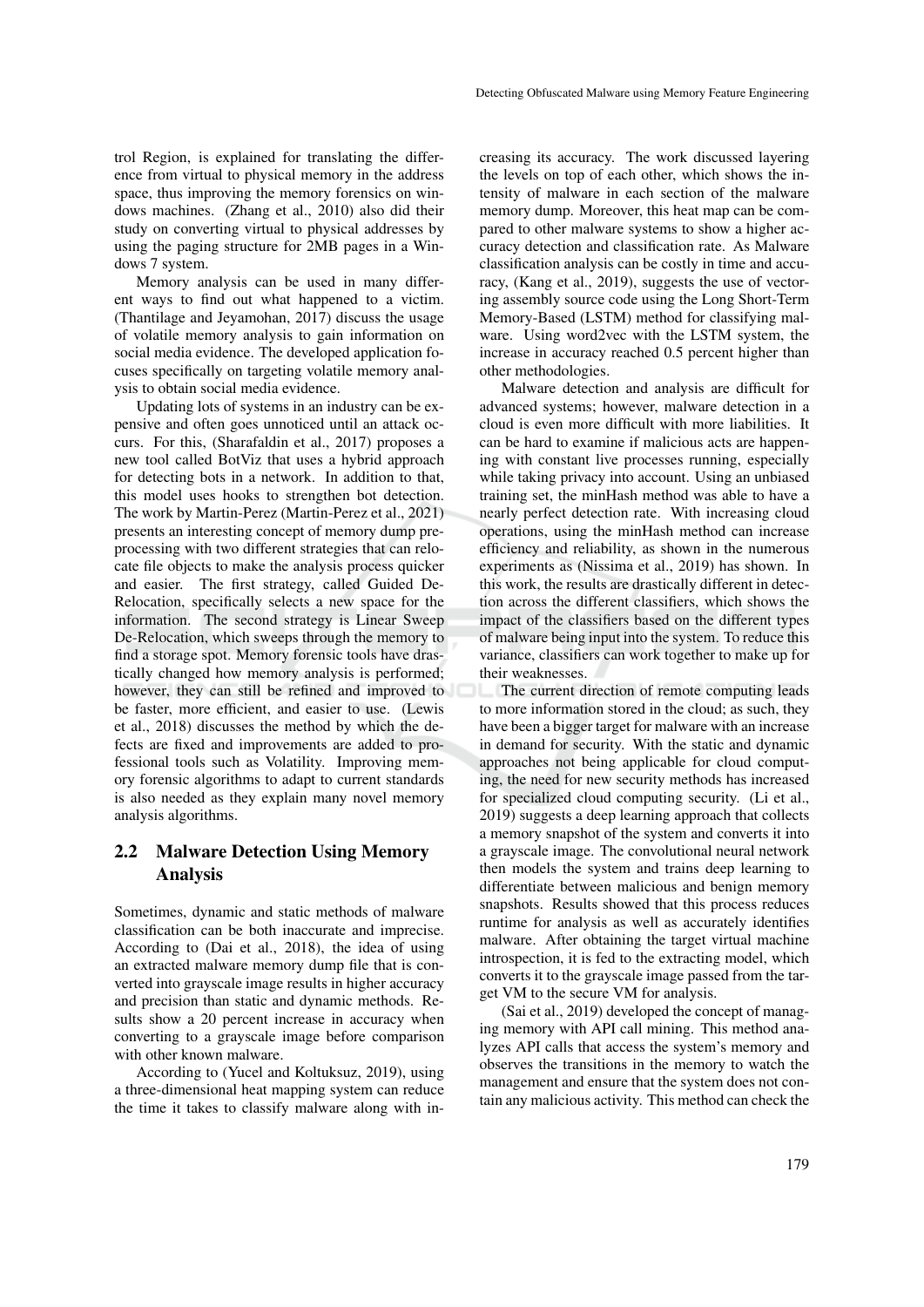allocated memory during runtime and detect roughly 95 percent of all malicious programs from the system memory behavior.

The importance of detecting new malware is extremely high to prevent new attacks from harming systems. Many techniques have high detection rates on known malware using in-depth training techniques. However, while comparing previous works, it can be identified that the works do not deal with new never seen before malware. As a solution for this, (Sihwail et al., 2019) suggests using memory forensics to extract artifacts from memory combined with memory feature extraction. Based on past known malware and the extracted artifacts, the framework can determine what future malware will consist of. Results showed that the model has an extremely high detection rate and accuracy while still keeping a low amount of time needed to run.

As some malware like Objective-C malware, also known as userland, puts MacOS X systems at risk, (Case and Richard, 2016) proposed a plugin for the Volatility framework that focuses on automatically analyzing the artifacts of the system that have importance. This is done by monitoring the Objective-C at runtime and outputting a file that can be analyzed. Based on this file, it can be examined and determined how to deal with the current situation. This results in a fast analysis time and less work for the analysts, thus allowing more systems to be monitored in the same amount of time. As typical Malware detection and unpacking tools can be detected from the malware debuggers, malware stays dormant during scans and avoids malware detection methods.

However, according to (Kawakoya et al., 2010), while using the stealth debugger, malware is not aware when to stay dormant or when to run to avoid malware detection scans. In addition to that, the stealth debugger takes the virtual machine memory and sends it to the guest operating system. After which, it runs the analysis to identify the true origins of the code. Since most malware is advanced enough to contain obfuscation methods, this model can detect most packers at an incredibly high accuracy rate, with some packers getting a perfect detection rate. While static and dynamic approaches are a good start for detecting malware, they can often be exploited by obfuscated malware, leading to malware deactivating the detection methods. Using application-specific detection with machine learning, (Xu et al., 2017) was able to get nearly a perfect malware detection rate. This method works on the top layer and works down to the kernel level, where many corruption attacks can occur. With this approach, corruption attacks were stopped 99 percent of the time with less than a five

percent false positive rate.

To combat the malware obfuscation techniques, the detection method needs to be designed with obfuscation in mind. This can be done using a specifically designed dataset to test how well a detection system deals with obfuscated malware. (Sadek et al., 2019) challenged detection methods by using a large dataset that consists of positive and negative memory snapshots, advanced payload systems, and malware obfuscation. (Bozkir et al., 2021) have come up with a novel approach that uses an RGB image to show memory dump files in their malware detection system.

While using the manifold learning technique called UMAP, (Javaheri and Hosseninzadeh, 2017) identified the original memory dump file showing malicious or benign activity. After testing with ten malware families and benign samples, the results were roughly 96 percent accuracy at the extremely fast speed of only 3.56 seconds. Moreover, a framework was also developed to combat the obfuscation of malware. Using the detection presence time of the malware at each level of the operating system down to the kernel, they were able to dump the malware memory at the precise time and view the malware installation. The framework was focused specifically on obfuscation and packaging in mind to challenge one of the biggest problems in malware detection. After testing the framework, it obtained roughly 85 percent accuracy in detecting kernel-level malware. Though there are many different methods to detect obfuscated malware, each method has to be looked into for different situations.

Malware and botnets can be difficult to blacklist when they use obfuscation and concealment. Botnet command and control servers can also make a realtime prediction for domain names extremely challenging. (S et al., 2019), discusses the use of a framework to counter obfuscation by using the LSTM network. This framework operates for both binary and multi-class data with a high recall rate and precision, producing a good F1 score. This F1 score consists of over 80 percent for binary class data and over 60 percent for multi-class data. Moreover, this framework can be used to help identify concealed and obfuscated malware in botnet systems.

VMShield, a proposed method by (Mishra et al., 2021), protects virtual domains in the cloud from obfuscated and stealthy malware attacks. This work used a state-of-the-art method that collects runtime behavior from the different processes and analyzes the results to make obfuscated and stealthy malware unable to sneak past detection. Passing down to the system, VMShield is able to monitor the results of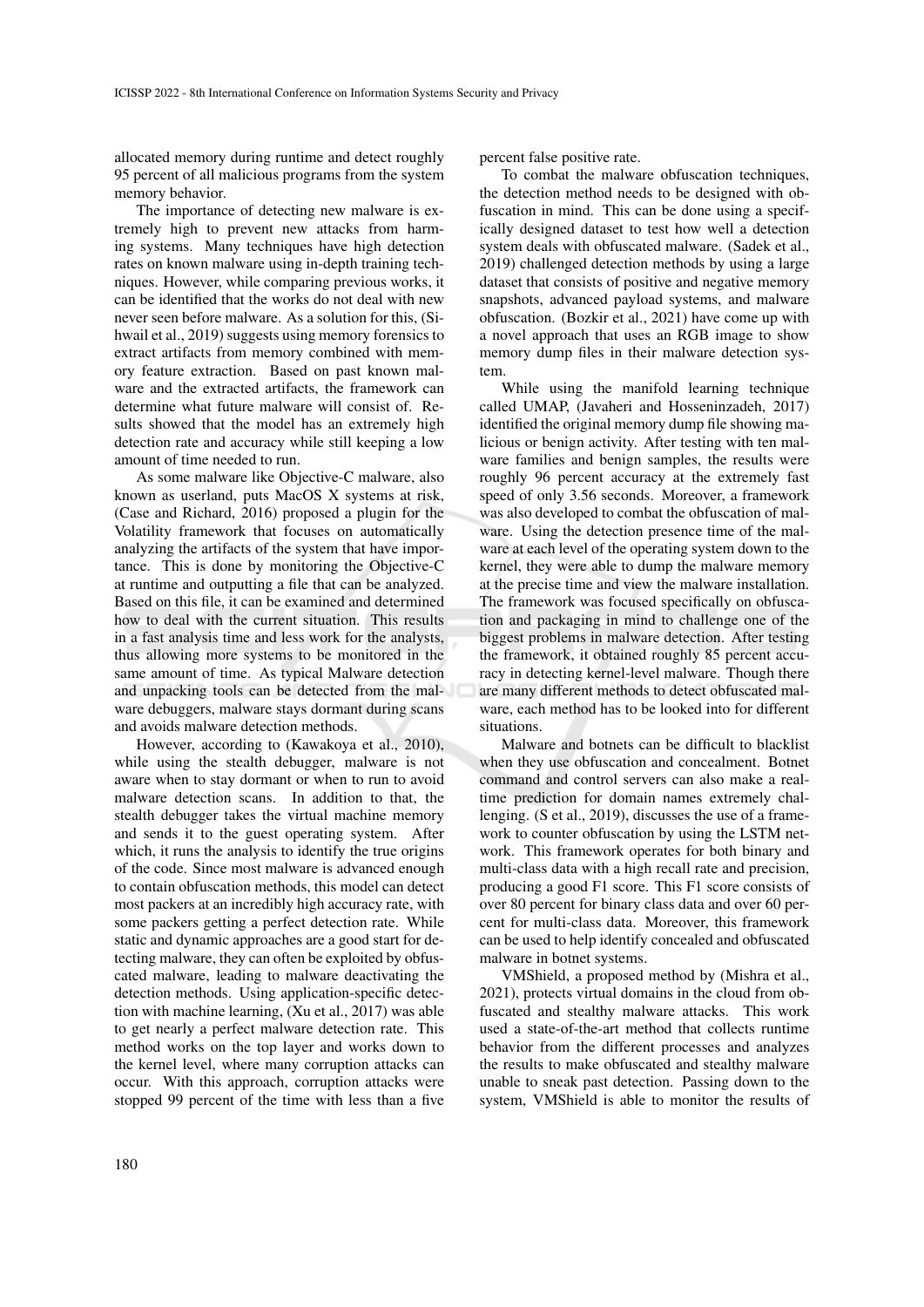each layer and trace all of the system calls and extract the features that are the biggest impact on the system. VMShield can detect more than 97 percent of the attacks using these introspection techniques, including hidden and obfuscated attacks. VMShield cloud protection process step by step, where it discusses the tracing of the hypervisor from the virtual machine, feature extraction, selection process, and profile generation. Finally, VMshield obtains the result of the model and delivers a status report that can be looked by the admin.

Virtual machine introspection has become a common tactic with detecting malware and other malicious sources as it can miss hidden, dead, or obfuscated malware. With the use of a virtual machine monitor, otherwise known as a hypervisor, (Kumara and Jaidhar, 2016), discusses an automated internal and external system that can detect hidden, dead, and obfuscated malware inside the virtual machine with the aid of machine learning. After testing the system with an advanced data set using cross-validation, the authors found that their system has a 99.55 percent accuracy rate while still holding the extremely low false-positive rate of 0.004 percent.

There exist works like (Sklavos, 2017) that discusses the security issues in IoT devices by studying the malware for both system hardware and software. In this work, the most widespread malware categories, such as logic bombs, rootkits, bots, etc., were discussed from a software viewpoint. In addition to that, the hardware security in IoT devices was also studied by mentioning the power monitoring attacks, timing attacks, etc. The work also presented the existing malware detection approaches and summarized expected future directions.

Overall, it can be identified that several approaches exist for obfuscated malware detection based on memory analysis. To the best of our knowledge, no literature focused on the detection in the memory through feature extraction, as the methods used are very complex and time-intensive. It is also interesting to notice that the works have focused on detecting malware found in different system layers for general and obfuscated malware cases. The VolMem-Lyzer was developed as the first memory-based malware analysis feature extractor for learning-based solutions, but it did not focus on obfuscated malware analysis (Lashkari et al., 2020). As a result, this work proposes an obfuscated malware memory analysis framework that focuses on a fast and low-cost solution that will be discussed in the next section.

### 3 PROPOSED APPROACH

In most existing works, the complexity and time consumption are high, making them unsuitable for realworld application. As a solution for this, a fast, efficient, and easy to develop solution for obfuscated malware detection is proposed in this paper by using the most effective features captured through memory analysis.

### 3.1 General Overview

The overview of this obfuscated malware detection framework is depicted in Figure 1. The components of the proposed framework include:

- Memory Dump File: Memory dumps can be obtained by using programs such as MAGNET RAM, ManTech Memory DD, Forensic Tool Kit (FTK), or virtual machine managers with the memory capturing feature. This is a snapshot showing the activity that took place in memory on the system (MAG, 2021)(Man, 2021)(For, 2021).
- Volatility: is a completely open collection of tools, implemented in Python under the GNU General Public License, to extract digital artifacts from volatile memory (RAM) samples. (Vol, 2016).
- VolMemLyzer-V2: The memory feature extractor for learning-based solutions with the 26 new features implemented as part of the proposed model to target obfuscated and hidden malware. VolMemLyzer extracts the features using volatility plugins and generates a CSV file(Lashkari et al., 2020).
- CSV Feature File: This is the output from the VolMemLyzer feature extractor, which contains all the features that have been extracted in a compact comma-separated values file (CSV).
- Ensemble Learning: A machine learning technique that focuses on combining classifiers to cover its weaknesses. As some classifiers are easily swayed by outliers or have a high bias, ensemble learning allows these weaknesses to have less impact on the overall results (Ens, 2021). The stacking ensemble technique was used for this framework which has two layers of classifiers.
- Malicious and Benign Classification output: The binary output for each memory dump file that shows whether there is a malicious activity or benign activity.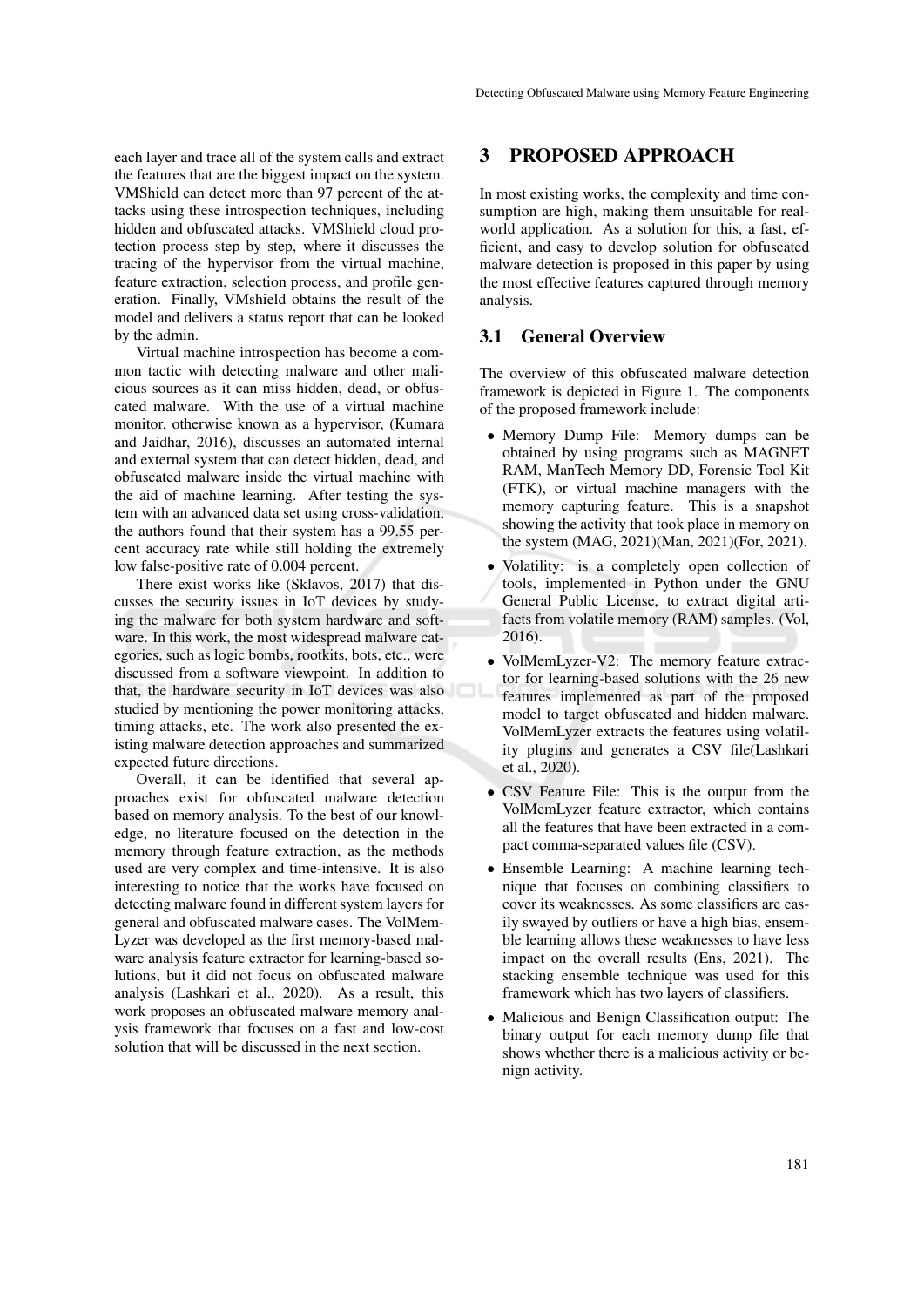

Figure 1: Malware Memory Analysis Process.

### 3.2 Proposed Features

The first step in this model is to obtain the memory dump, which is compatible with the current Volatility version 2.6 (Vol, 2016) used for the framework with the VolMemLyzer (Lashkari et al., 2020). The memory dumps are then passed to the VolMemLyzer feature extractor, which uses Volatility to extract 58 features. Among these 58 features, the newly added 26 features specifically focus on targeting obfuscated and hidden malware, as explained in this section.

There are five different categories that these features belong to from Volatility. The first category is called Malfind, which detects potential malicious executables that are usually DLLs associated with Trojan malware. The next category is called Ldrmodule, which gives information on potential injected code into the system, which is often the way which spyware enters the system. The Handle category is the one that looks at the type of information in memory and its classification. The Process View features show the process list with information that can be used to find malicious processes. The last feature type is the APIhook features which show the total number of APIhooks of key types. Table 1 depicts the features extracted for the memory analysis framework.

### 3.3 Detection Model

Once these features are extracted, they are ready to be fed into the proposed ensemble learning. The ensemble learner has two stages, being the training stage and the validation stage. In the training stage, the ensemble learner runs the base learners, and the prediction results from these classifiers are used as input for the second layer classifier. After the ensemble learner is trained, it is then validated, going through the same process as the training to validate the data set results and ensure that the training was successful.

There exist several ensemble learning techniques such as stacking, voting, boosting, bagging etc. In voting, the weights given by the user are used to combine the classifiers, whereas stacking achieves this

aggregation with a meta classifier. In this proposed work, stacking is selected as the method for ensemble learning due to the speed and variance performance. As mentioned above, the first layer runs individually, allowing them to run in tandem and reduce the time needed for classification. The second layer deals with a slight variance of inputs which allows it to be run quickly after the first layer is finished. The different classifiers can compensate for each other's weaknesses, keeping the accuracy high while classifying fast.

As there are a plethora of machine learning classifiers, it is vital to identify the suitable classifier that can be applied to the proposed model. Usually, the classifier is selected based on the type of dataset used for classification. This work's chosen classifiers are SVM, Decision Tree, Linear Perceptron, Naive Bayes, Random Forest, and KNN as base learners, experimenting with different combinations. However, only three were selected at a time, as the proposed model developed using Python is built to use three base learners and one meta learner. Similar to base learners, different meta-learners such as SVM, KNN, Naive Bayes, and Logistic Regression were also used for finding the best classifier. All these classifiers were chosen with the goal in mind for speed and accuracy. The best combination among these will be selected in the experimentation phase. Finally, the meta learner outputs the binary results showing whether the memory snapshot was malicious or benign. Figure 2 shows the different base learners and meta learners used in the proposed model.

## 4 CREATING A NEW DATASET

As the proposed malware detection framework focuses explicitly on targeting obfuscated malware, a dataset is developed to simulate real-world conditions close to the malware found in the real world.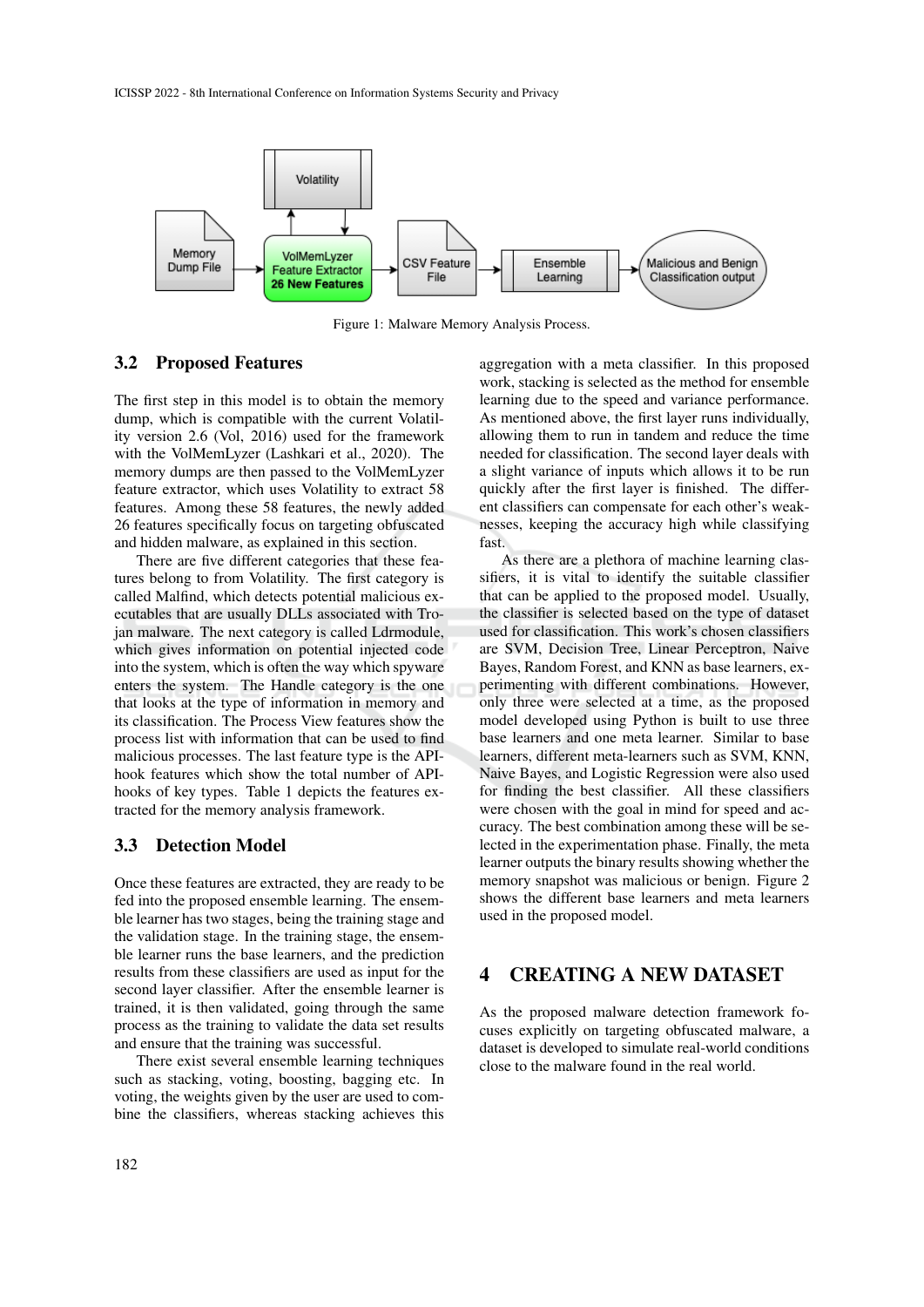| Feature Type        | <b>Feature List</b> | <b>Feature Discription</b>                                        |  |  |  |  |
|---------------------|---------------------|-------------------------------------------------------------------|--|--|--|--|
|                     | commitCharge        | <b>Total number of Commit Charges</b>                             |  |  |  |  |
|                     | protection          | Total number of protection                                        |  |  |  |  |
| Malfind             | uniqueInjections    | Total number of unique injections                                 |  |  |  |  |
|                     | avgMissingFromLoad  | The average amount of modules missing from the load list          |  |  |  |  |
|                     | avgMissingFromInit  | The average amount of modules missing from the initilization list |  |  |  |  |
| Ldrmodule           | avgMissingFromMem   | The average amount of modules missing from memory                 |  |  |  |  |
|                     | port                | Total number of port handles                                      |  |  |  |  |
|                     | file                | Total number of file handles                                      |  |  |  |  |
|                     | event               | Total number of event handles                                     |  |  |  |  |
|                     | desktop             | Total number of desktop handles                                   |  |  |  |  |
|                     | key                 | Total number of key handles                                       |  |  |  |  |
|                     | thread              | Total number of thread handles                                    |  |  |  |  |
|                     | directory           | Total number of directory handles                                 |  |  |  |  |
|                     | semaphore           | Total number of semaphore handles                                 |  |  |  |  |
|                     | timer               | Total number of timer handles                                     |  |  |  |  |
|                     | section             | Total number of section handles                                   |  |  |  |  |
| Handles             | mutant              | Total number of mutant handles                                    |  |  |  |  |
|                     | pslist              | Average false ratio of the process list                           |  |  |  |  |
|                     | psscan              | Average false ratio of the process scan                           |  |  |  |  |
|                     | thrdproc            | Average false ratio of the third process                          |  |  |  |  |
|                     | pspcid              | Average false ratio of the process id                             |  |  |  |  |
|                     | session             | Average false ratio of the session                                |  |  |  |  |
| <b>Process View</b> | deskthrd            | Average false ratio of the deskthrd                               |  |  |  |  |
|                     | nhooks              | Total number of apihooks                                          |  |  |  |  |
|                     | nhookInLine         | Total number of in line apihooks                                  |  |  |  |  |
| Apihooks            | nhooksInUsermode    | Total number of apihooks in user mode                             |  |  |  |  |

#### IONS SCIENO Input Data



Figure 2: Stacked Ensemble Learning Classifiers.

# 4.1 Overview

In this research, a dataset (MalMemAnalysis-2022) of 58,596 records with 29,298 benign and 29,298 malicious records is created by capturing malicious as well as benign dumps. For capturing malicious memory dumps, 2,916 malware samples collected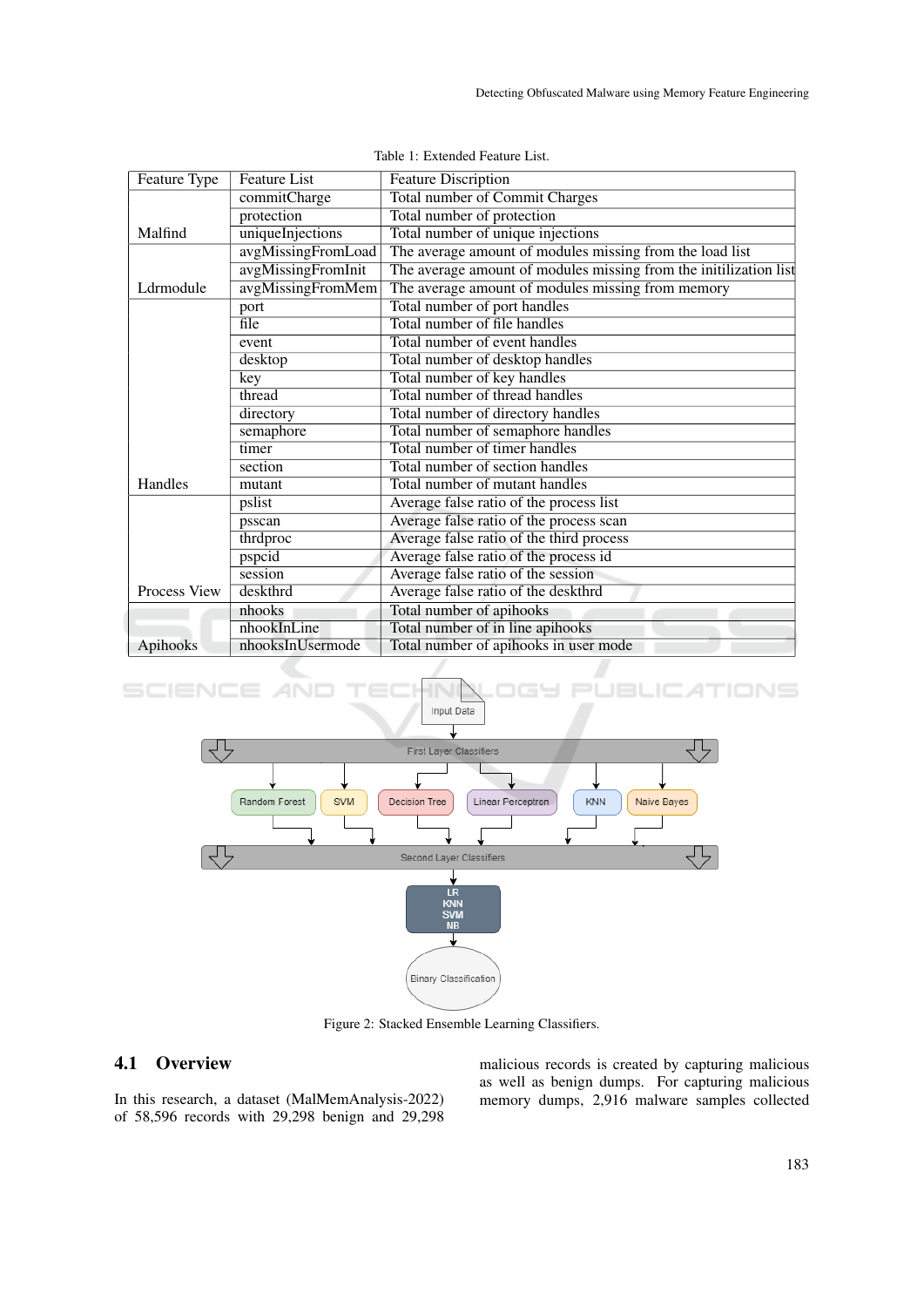from VirusTotal that have different malware categories including Ransomware, Spyware, and Trojan Horse as listed in the Table 2, are executed in a VM with 2 GigaBytes of memory. Similarly, for the creation of benign memory dumps, normal user behaviour is captured by using various applications in the machine. The detailed process will be discussed in the below section. (New dataset will be available in "https://www.unb.ca/cic/datasets/MalMem-2022.html").

| <b>Malware Category</b> | Malware       | Count |
|-------------------------|---------------|-------|
|                         | Families      |       |
| Trojan Horse            | Zeus          | 195   |
|                         | Emotet        | 196   |
|                         | Refroso       | 200   |
|                         | scar          | 200   |
|                         | Reconyc       | 157   |
| Spyware                 | 180Solutions  | 200   |
|                         | Coolwebsearch | 200   |
|                         | Gator         | 200   |
|                         | Transponder   | 241   |
|                         | <b>TIBS</b>   | 141   |
| Ransomware              | Conti         | 200   |
|                         | <b>MAZE</b>   | 195   |
|                         | Pysa          | 171   |
|                         | Ako           | 200   |
|                         | Shade         | 220   |

| Table 2: Malware sample count. |  |  |  |
|--------------------------------|--|--|--|
|--------------------------------|--|--|--|

#### 4.2 Creating Dataset

Four main steps were considered in this dataset creation: research, memory dump extraction, memory dump transfer, and feature extraction.

- First step is the research of the malware category, family, and sample type. It is important to have malware that simulates as close to a real-world example as possible. As such, malware designed to specifically target old systems that are no longer in use and do not work on newer systems would not accurately detect the malware of current systems. This is the reason why in-depth research was done on each family and type of malware. Based on the research, we have collected a minimum of 100 and a maximum of 200 malware samples from five different families in three malware categories: Trojan Horse, Ransomware, and Spyware.
- The second step is memory dumping. The memory dump can be activated outside the virtual machine, where the memory snapshot is captured from using the VirtualBox virtual machine man-

agement system. This ensures that the memory dump is not contaminated with a process usually not on the typical system. The memory dump is captured from a Windows10 system rather than a windows XP or older system that is not used as much. This is to ensure that the malware being tested is as close to a real-world simulation as possible. To expand the dataset, this process was automated where 2,916 malware samples from three malware categories including Trojan Horse, Ransomware, and Spyware were executed in the VM. As it is important to have some benign processes executed during the malicious memory dump creation, different applications in Windows VM were opened along with executing the malware samples. This is done to make sure that the classifier is not able to determine the difference just based on the benign processes alone. For each sample execution, 10 memory dumps, each with a 15 seconds gap, were captured to ensure no malware behaviour is left out, and extracted 29,298 malicious memory dumps. For benign dumps, normal user behaviour is captured by using different applications in the machine and performed oversampling using SMOTE algorithm to make the dataset balanced. Unlike other oversampling methods, SMOTE does not generate duplicates instead produces synthetic values that are negligibly distinct from the actual values.

- The third step consists of transferring the resulting memory dump files to a Kali Linux machine to perform the feature extraction using the VolMem-Lyzer with the 26 new features added to target malware obfuscation.
- The fourth main step on the initial process was the feature extraction of the memory dump files and the creation of the final combined CSV file for all tested memory dump files, which is to be used in the ensemble learning system. After the memory dumps were acquired, the VolMemLyzer feature extractor ran on all the memory dumped files in the folder and generated the resulting CSV file to be used in the ensemble learning system.

sectionEXPERIMENTS To finalize our proposed model, we have used the newly created dataset. The detailed experimental setup, along with the finalized model, is discussed in the below sections.

### 4.3 Experimental Setup

A python code and a bash script are used to execute the malware samples on a 64-bit Windows 10 isolated virtual machine inside Oracle Virtual Box and cap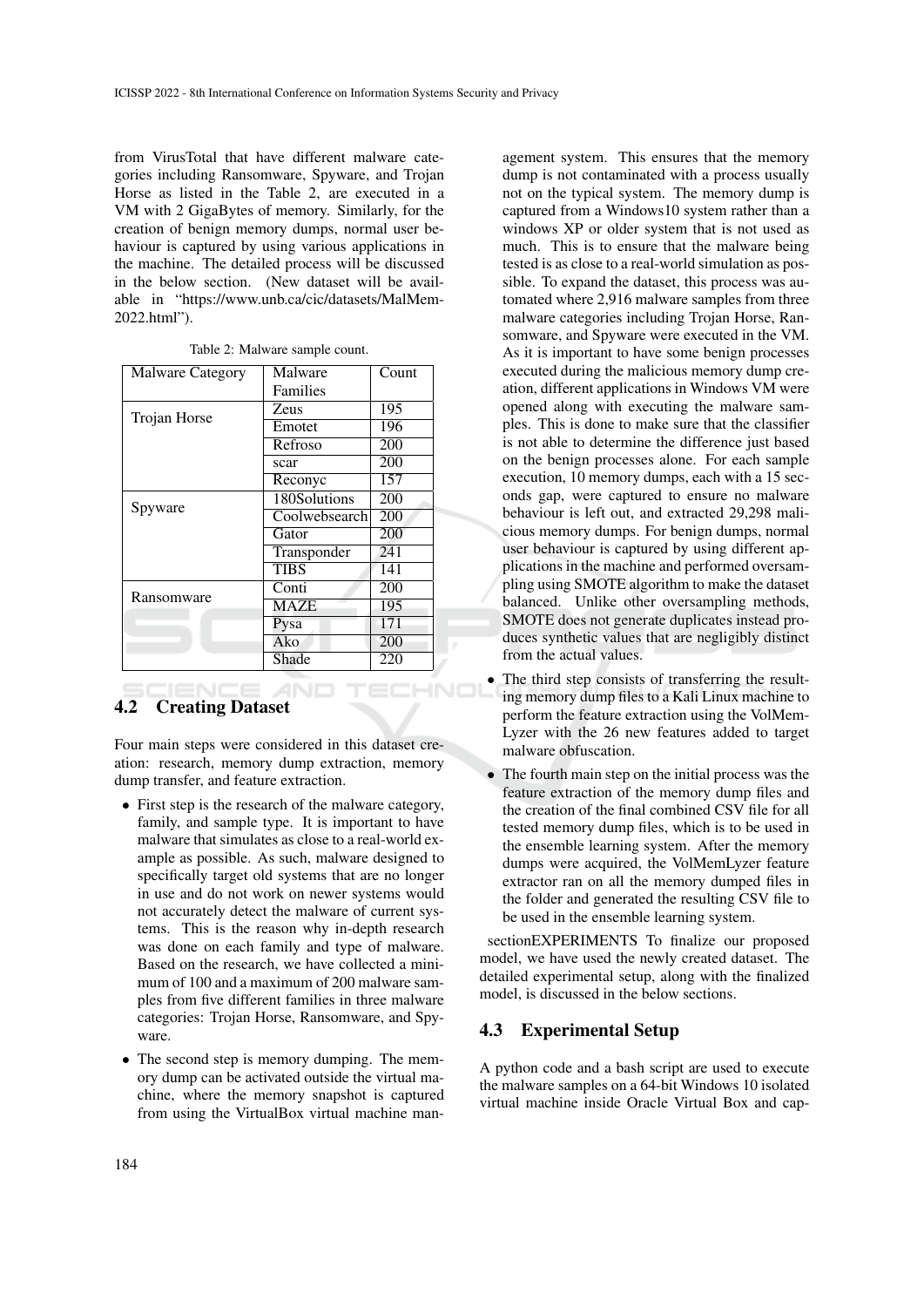tured the local machine's memory dumps. For the feature extraction, we created the CSV file with features from the captured memory dump using VolMemLyzer feature extractor for learning systems, publicly available on GitHub (Lashkari et al., 2020). In addition to that, for developing stacked ensemble learners, python was used with the Sklearn library and deployed in the Jupyter Notebook IDE for simplifying the development of model (skl, 2021).

### 4.4 Finalizing The Proposed Model

This section finds the best combination of base learners and meta learners by performing several experiments. First, each base-learner is evaluated using the created dataset, and results are analyzed using different evaluation metrics, including Accuracy, weighted average Precision, weighted average Recall, and F1 score, as shown in Table 3. From the results, it can be identified that RF, Decision Tree, and KNN exhibited better performance, whereas Linear Perceptron has the least performance.

Table 3: Individual Classifiers Result.

| Classifiers    | Pre. | Rec. | F1   | Acc. |
|----------------|------|------|------|------|
| RF             | 0.98 | 0.97 | 0.97 | 0.97 |
| <b>NB</b>      | 0.92 | 0.92 | 0.92 | 0.92 |
| DT             | 0.97 | 0.97 | 0.97 | 0.97 |
| <b>KNN</b>     | 0.95 | 0.95 | 0.95 | 0.95 |
| <b>SVM</b>     | 0.91 | 0.90 | 0.90 | 0.90 |
| L <sub>P</sub> | 0.61 | 0.59 | 0.53 | 0.60 |

To select the best stacking model and finalize it, different combinations of base-learners and metalearners were considered and the top four highest accuracy results among them are shown in Table 4. Results proved that the performance of the model is increased when ensemble methods like stacking are used. One of the main goals of the research was to focus on overall speed of which classification speed has been optimized. The classifiers that were considered had a fast classification speed while also able to work on a large variance of data for the first layer. The second layer classifiers didn't need a large variance so strictly speed and accuracy was looked into. Stacking was chosen to satisfy the goal of a fast speed in classification since stacking allows first layer classifiers to run in parallel. At a fast speed, it is able to check the results from multiple classifiers and determine the right binary classification. Moreover, it is also identified that although some classifiers perform poorly, their performance can be enhanced when combined with some other classifiers.

Hence, based on the results, the selected classifiers

Table 4: Ensemble Model Comparison.

| Base<br>Learner | Meta<br>Learner | Pre. | $Rec.$ F1 |      | Acc. |
|-----------------|-----------------|------|-----------|------|------|
| NB, LP, DT      | <b>SVM</b>      | 0.96 | 0.95      | 0.95 | 0.95 |
| SVM. LP. DT     | <b>KNN</b>      | 0.97 | 0.96      | 0.96 | 0.96 |
| NB, LP, RF      | I R             | 0.98 | 0.97      | 0.97 | 0.97 |
| NB, RF, DT      | I R             | 0.99 | 0.99      | 0.99 | 0.99 |

were Naive Bayes, Random Forest, and Decision Tree for the base-learners and Logistic regression as the meta-learner in the finalized model. Figure 3 shows a confusion matrix representing the true positive, false positive, false negative and true negative.



Furthermore, since the memory dump used for feature extraction is taken from a Windows10 system, the size of each memory dump is 2GB which is quite large. However, the resulting CSV files' size is around 2KB, allowing for scalability in the proposed model. Moreover, this model could solve the complexity and time-consuming issues found in the existing works.

Table 5 shows the approximate time for samples to be classified as malicious or benign. From this, it can be identified that the classification time displayed is linear, which proves the model's scalability. Overall, the proposed stacked ensemble model has a classification time of around 0.008 milliseconds per sample, which is significantly lower than most of the other models listed in the related works (the second column of the Table 6).

# 4.5 Comparing Proposed Model With Relevant Studies

The comparison mainly focused on existing works that targeted obfuscated malware or hidden malware that belonged to one of the three categories of Ransomware, Spyware, and Trojan Horse malware. Table 6 shows the results of the four various related works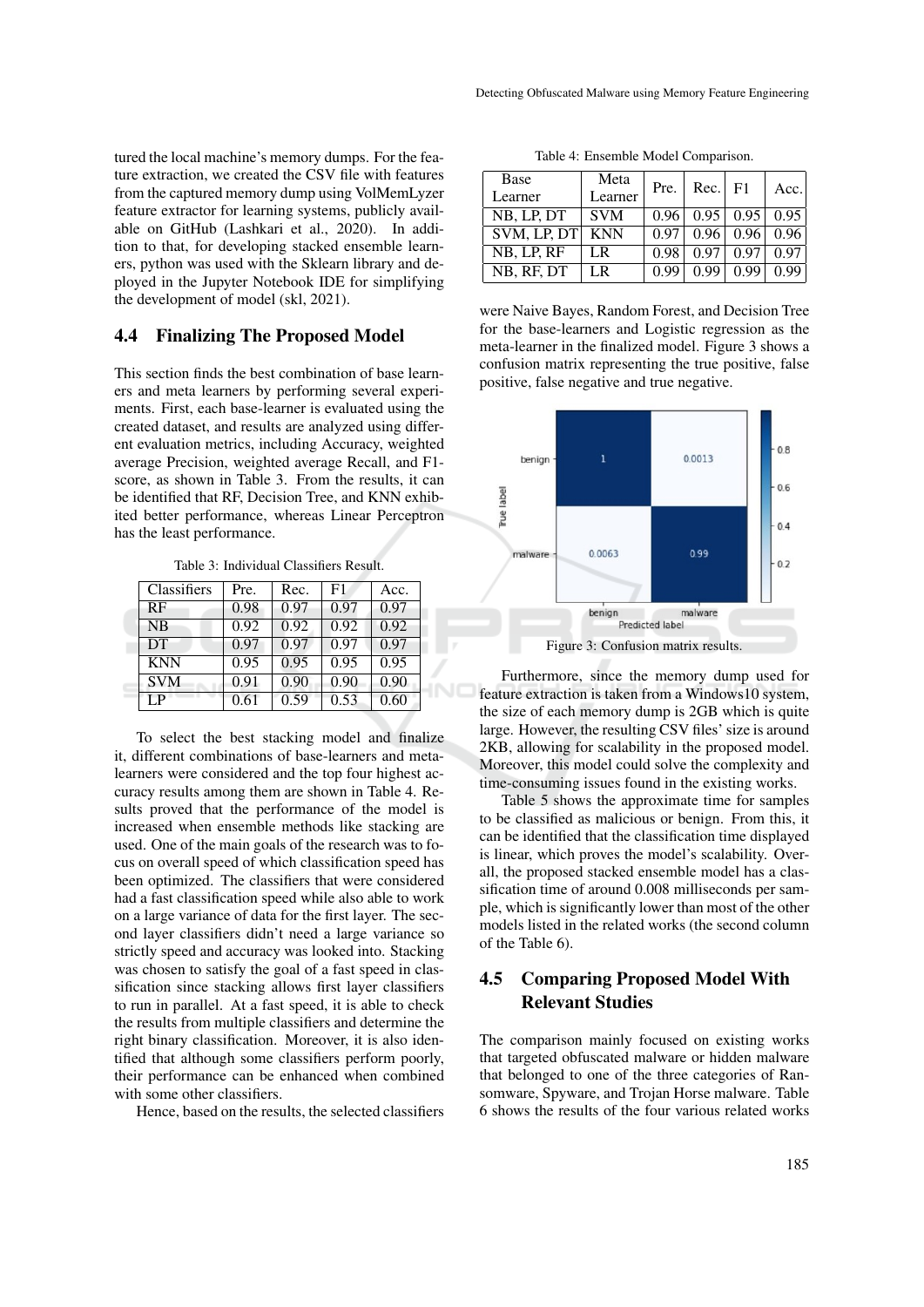Table 5: Approximate Classification Time Based On The Number Of Samples.

| No. of samples   | Time (Sec)     |
|------------------|----------------|
| 50               | 0.4            |
| 100              | 0.8            |
| 150              | 1.2            |
| 200              | 1.6            |
| 250              | $\mathfrak{D}$ |
| $\overline{300}$ | 2.4            |

in the targeted area. Due to the differences in datasets and approaches, the exact results are difficult to compare and often biased towards a specific method.

The four criteria for comparison were overall accuracy of the technique, overall speed per sample, memory usage needed to classify a sample, and overall model complexity. Based on these criteria, each work was given a result on a scale from very low to very high. These four related works are then compared to the proposed model, Detecting Obfuscated Malware using Memory Feature Engineering.

The first work selected for comparison is the work by (Xu et al., 2017) which has very impressive accuracy and medium complexity. However, the memory usage is high, and the work did not mention the speed. In the second work, (Bozkir et al., 2021) detected obfuscated malware with high accuracy and a rate of 3.56 seconds to detect per sample. Although the complexity of this model is high, the primary concern is the memory usage as the system needs to store the RGB image representation for each sample and three different images for the creation of the final image. The third work is from (Javaheri and Hosseninzadeh, 2017) which has a model that requires a lower amount of memory with high speed. However, it is worth noting that this framework does have increased complexity and has less accuracy than the previous methods. The fourth work is from (Nissima et al., 2019), and the model exhibits a high accuracy with lower complexity compared to the previous two methods. However, it is slower, and the amount of memory used is not mentioned.

Comparing these related works shows the importance of a fast detection method for obfuscated or hidden malware. The high amount of obfuscated malware has made speed and scalability a requirement rather than a luxury. From the results, it can be identified that the new features and stacked machine learning model improve the overall accuracy for obfuscated and hidden malware detection.

## 5 CONCLUSIONS

As networking and the internet evolved, malware authors swiftly adapted their malicious code, and most of them are used to exploit vulnerabilities in Microsoft Windows. Although several techniques exist to detect obfuscated or hidden malware based on memory analysis, the time consumption and complexity of the works are high. As a solution for this problem, obfuscated malware detection model is proposed, which extracts features from memory dumps using VolMemLyzer, a feature extractor for learning systems. For this, a dataset (MalMemAnalysis-2022) was constructed by executing malware samples from three main categories, Spyware, Ransomware, and Trojan Horse malware, in an isolated virtual machine.

The model was designed to use memory feature engineering with a stacked ensemble learner to achieve the goals of this research. Different combinations of base-learners and meta-learners were used using the created dataset, and the final model was selected based on different evaluation metrics. The best results were exhibited when Naive Bayes, Decision Tree, and Random Forest were used as base learners and Logistic Regression as the meta-learner with an accuracy of 99%. Moreover, this model is compared with related works that focus on obfuscated malware detection in memory. The comparison results showed that the proposed model has less classification time and better performance. Y PUBLIC ATIONS

### 5.1 Future Work

Detecting obfuscated malware in memory using feature engineering with the VolMemLyzer shows a quick and precise way of dealing with malware that is attempting to hide in memory. The next step of this research is to work with more advanced designer malware that is specifically designed for different systems, including Mac and Linux-based systems. Moreover, this can ensure that older systems are protected with this detection model and can be incorporated with upcoming systems. This would protect most systems from obfuscated malware attacks by focusing on automated detection. With ransomware running rampant in today's society, ensuring that this malware is detected and dealt with before it causes harm is extremely important. The speed of this model can help detect the malware before such harm is caused and thus reduce overall harm.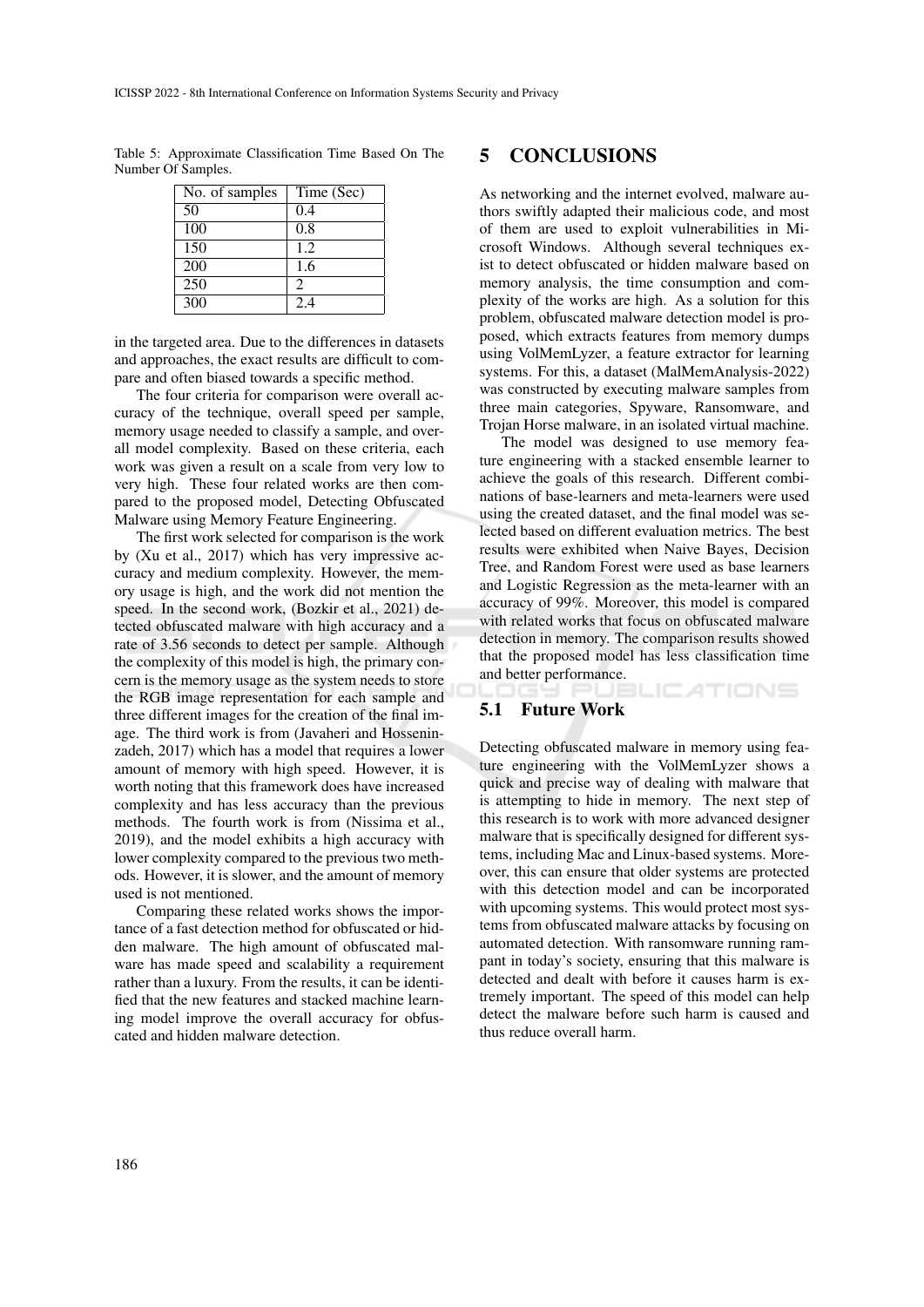| Method                                | Accuracy  | Speed         | Memory<br>Usage        | Complexity |
|---------------------------------------|-----------|---------------|------------------------|------------|
| (Xu et al., 2017)                     | Very High | Not Mentioned | High                   | Medium     |
| (Bozkir et al., 2021)                 | High      | <b>Medium</b> | Very High              | High       |
| (Javaheri and Hosseninzadeh, $2017$ ) | Medium    | High          | Low                    | High       |
| (Nissima et al., 2019)                | High      | Medium        | Not Mentioned   Medium |            |
| Proposed Model                        | High      | Very High     | Low                    | Medium     |

Table 6: Comparison Table With Other Obfuscated Malware Detection Methods.

# ACKNOWLEDGEMENTS

We thank the Mitacs Program for providing the Global Research Internship (GRI) opportunity to support this project.

### REFERENCES

- (2016). Volatility framework volatile memory extraction utility framework. https:<br>//github.com/volatilityfoundation/volatility. (Ac-//github.com/volatilityfoundation/volatility. cessed on 08/10/2021).
- (2021). Ensemble methods in machine learning: What are they and why use them? https://towardsdatascience.com/ensemble-methodsin-machine-learning-what-are-they-and-why-usethem-68ec3f9fef5f5. (Accessed on 08/10/2021).
- $(2021)$ . Ftk $(R)$  forensic toolkit: The gold standard in digital forensics for over 15 years. https://www.exterro.com/ forensic-toolkit. (Accessed on 08/9/2021).
- (2021). Magnet ram capture: What does it do? https://www.magnetforensics.com/resources/ magnet-ram-capture/. (Accessed on 08/11/2021).
- (2021). Mantech memory dd version 1.3 for forensic analysis of computer memory. https://investor.mantech.com/press-releases/pressrelease-details/mantech-memory-dd-version-13 forensic-analysis-computer-memory. (Accessed on 08/12/2021).
- (2021). Understanding logistic regression in python. https: //realpython.com/logistic-regression-python/. (Accessed on 08/10/2021).
- Block, F. and Dewald, A. (2017). Linux memory forensics: Dissecting the user space process heap. *Digital Investigation*, 22:pp. 66–75.
- Bozkir, A. S., Tahilioglu, E., Aydos, M., and Kara, I. (2021). A malware detection approach through memory forensics, manifold learning and computer vision. *Science Direct*, 103.
- Case, A. and Richard, G. G. (2016). Detecting objective-c malware through memory forensics. *Digital Investigation*, 18.
- Dai, Y., Li, H., Qian, Y., and Lu, X. (2018). A malware classification method based on memory dump grayscale image. *Digital Investigation*, 27:pp. 30–37.
- Dolan-Gavitt, B. (2008). Forensic analysis of the windows registry in memory. *Digital Investigation*, 5:pp. 26– 32.
- Javaheri, D. and Hosseninzadeh, M. (2017). A framework for recognition and confronting of obfuscated malwares based on memory dumping and filter drivers.
- Kang, J., Jang, S., Li, S., Jeong, Y.-S., and Sung, Y. (2019). Long short-term memory-based malware classification method for information security. *Computers and Electrical Engineering*, 77.
- Kawakoya, Y., Iwamura, M., and Itoh, M. (2010). Memory behavior-based automatic malware unpacking in stealth debugging environment. *5th International Conference on Malicious and Unwanted Software, Nancy, Lorraine*, pages pp. 39–46.
- Kumara, A. and Jaidhar (2016). Leveraging virtual machine introspection with memory forensics to detect and characterize unknown malware using machine learning techniques at hypervisor. *Digital Investigation*, 23:pp. 99–123.
- Lashkari, A. H., Li, B., Carrier, T. L., and Kaur, G. (2020). Volatility memory analyzer. https://github. com/ahlashkari/VolMemLyzer.
- Lewis, N., Case, A., Ali-Gombe, A., and III, G. G. R. (2018). Memory forensics and the windows subsystem for linux. *Digital Investigation*, 26:pp. 3–11.
- Li, H., Zhan, D., Liu, T., and Ye, L. (2019). Using deeplearning-based memory analysis for malware detection in cloud. *2019 IEEE 16th International Conference on Mobile Ad Hoc and Sensor Systems Workshops (MASSW), Monterey, CA, USA*, pages pp. 1–6.
- Martin-Perez, M., Rodriguez, R. J., and Balzarotti, D. (2021). Pre-processing memory dumps to improve similarity score of windows modules. *Computer & Security*, 101.
- Mishra, P., Aggarwal, P., Vidyarthi, A., Singh, P., Khan, B., Alhelou, H. H., and Siano, P. (2021). Vmshield: Memory introspection-based malware detection to secure cloud-based services against stealthy attacks. *IEEE Transactions on Industrial Informatics*.
- Nissima, N., Lahava, O., Cohena, A., and Rokacha, Y. E. L. (2019). Volatile memory analysis using the minhash method for efficient and secured detection of malware in private cloud. *Computers & Security*, 87.
- Okolica, J. and Peterson, G. L. (2010). Windows operating systems agnostic memory analysis. *Digital Investigation*, 7:pp. 48–56.